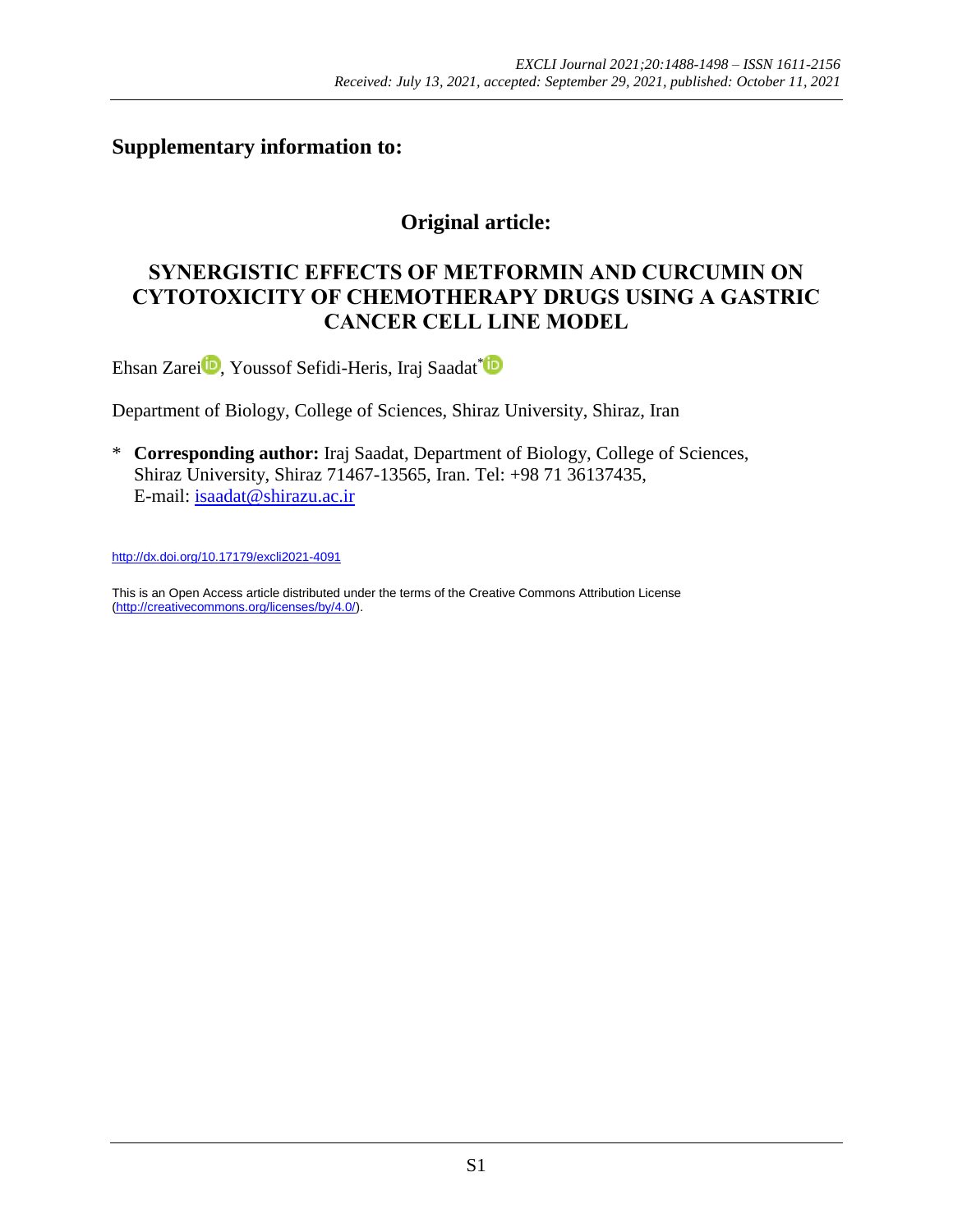

**Supplementary Figure 1:** AGS cell line viability (mean ± SD) after treatment with 3-fold serial dilutions of anticancer drugs with or without combination of metformin (Met) 0.625 mM + curcumin (Cur) 1 µM for 72 hours. Met+Cur significantly increases the cytotoxic effects of anticancer drugs. All experiments were carried out independently in triplicate.